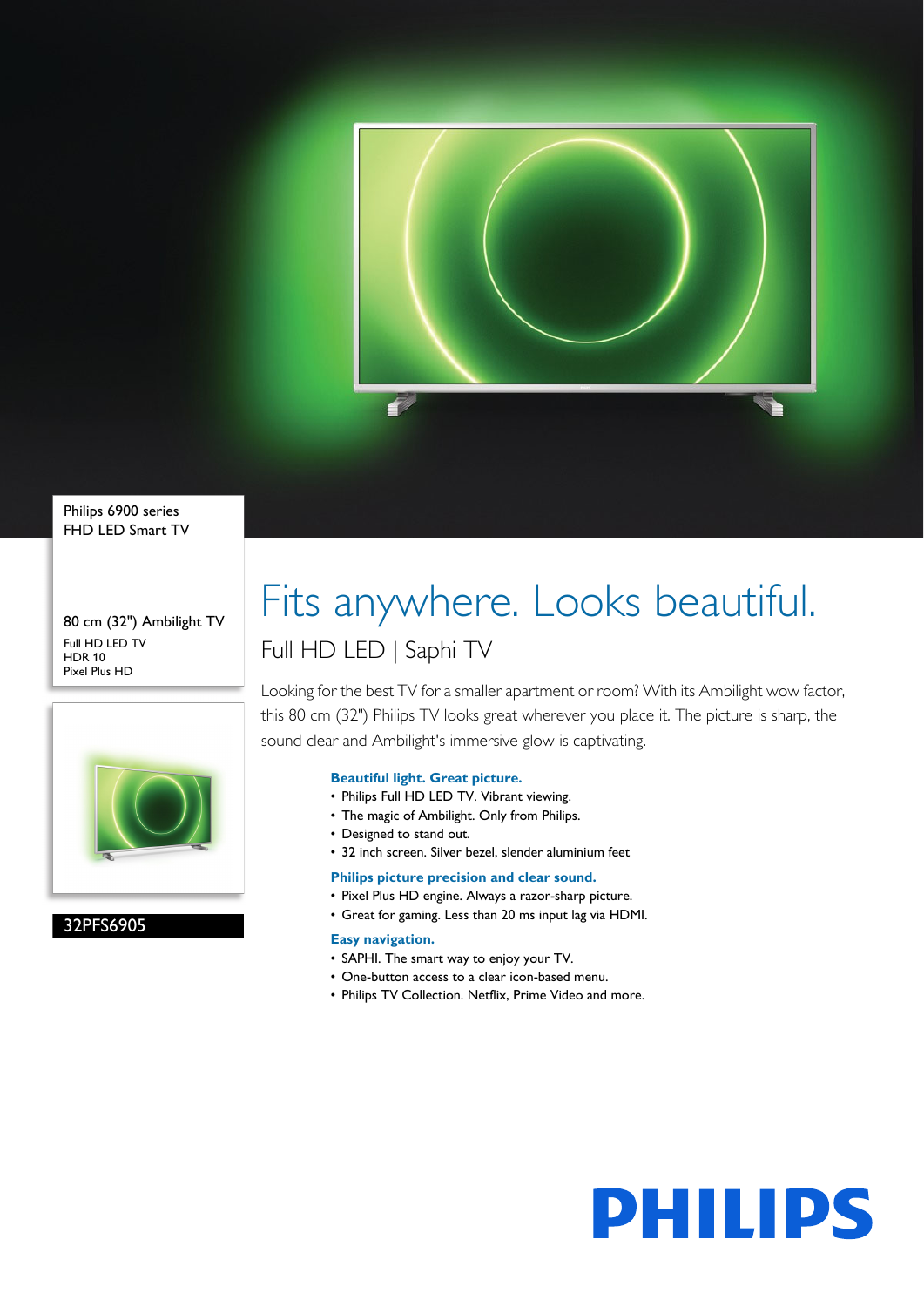# **Highlights**

## **Ambilight 3 sided**



With Philips Ambilight, every moment feels closer. Intelligent LEDs around the edge of the TV respond to the on-screen action and emit an immersive glow that's simply captivating. Experience it once and wonder how you enjoyed TV without it.

## **Full HD LED TV**

Philips Pixel Plus HD processing engine optimises the picture so you get razor-sharp images, rich colours and noticeable depth. From YouTube videos to must-see Netflix shows, you'll always enjoy a vibrant picture.

# **SAPHI**



SAPHI is a fast, intuitive operating system that makes your Philips Smart TV a real pleasure to

use. Enjoy great picture quality and one-button access to a clear icon-based menu. Operate your TV with ease and quickly navigate to popular Philips Smart TV apps including YouTube, Netflix and more.

# **Design**

With its silver bezel and grooved aluminium feet, this sleek looking 80 cm (32") TV has a distinct sense of style. Whether you want it to stand out in the kitchen or blend into the bedroom, it's perfect for smaller spaces.









32PFS6905/12